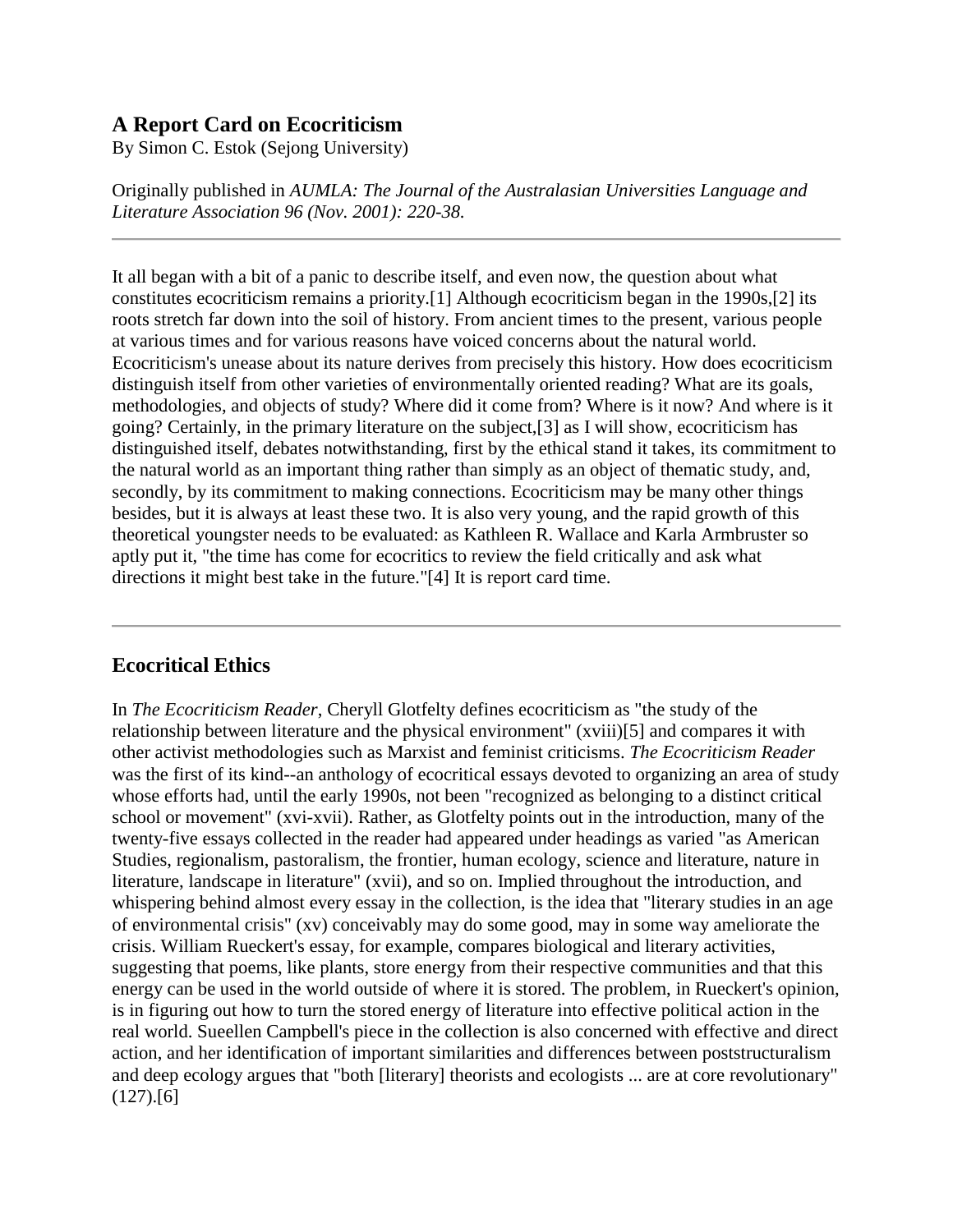In the same year that Glotfelty's collection came out, Lawrence Buell published The Environmental Imagination, where he defines "'ecocriticism' as [a] study of the relationship between literature and the environment conducted in a spirit of commitment to environmentalist praxis" (430 n.20). Buell acknowledges that there is some uncertainty about what the term exactly covers but argues that

if one thinks of it ... as a multiform inquiry extending to a variety of environmentally focused perspectives more expressive of concern to explore environmental issues searchingly than of fixed dogmas about political solutions, then the neologism becomes a useful omnibus term for subsuming a large and growing scholarly field. (430 n.20)

Buell's definition is valid, as far as it goes, and it continues both in the increasingly interdisciplinary tradition of inclusiveness and making connections and in maintaining an ethical stand for effecting change.

The 1998 collection entitled *Reading the Earth* goes a bit further and is more specific in the matter of ethical commitment. As Michael P. Branch et al explain,

Implicit (and often explicit) in much of this new criticism is a call for cultural change. Ecocriticism is not just a means of analyzing nature in literature; it implies a move toward a more biocentric world-view, an extension of ethics, a broadening of humans' conception of global community to include nonhuman life forms and the physical environment. Just as feminist and African American literary criticism call for a change in culture--that is, they attempt to move the culture toward a broader world-view by exposing an earlier narrowness of view--so too does ecological literary criticism advocate for cultural change by examining how the narrowness of our culture's assumptions about the natural world has limited our ability to envision an ecologically sustainable human society. (xiii)

In the following year, Michael Cohen asserts that "by definition, ecological literary criticism must be engaged. It wants to know but also wants to do. ... Ecocriticism needs to inform personal and political actions, in the same way that feminist criticism was able to do only a few decades ago."[7]

Like any recently born thing, ecocriticism is experiencing tremendous growth and development in these early years of its existence. In the short time since it first appeared as a movement, some of the initial concerns that marked its inaugural moments have already been answered. Given the veritable explosion of interest in the field, Glotfelty's concern in 1996 with the traditional failure of the literary profession to address "green" issues, for instance, now seems something of a nonissue. Glen Love, paraphrasing Glotfelty's point, argued in his contribution to *The Ecocriticism Reader* that

race, class, and gender are words which we see and hear everywhere at our professional meetings and in our current publications ... [but] the English profession has failed to respond in any significant way to the issue of the environment.  $(226)[8]$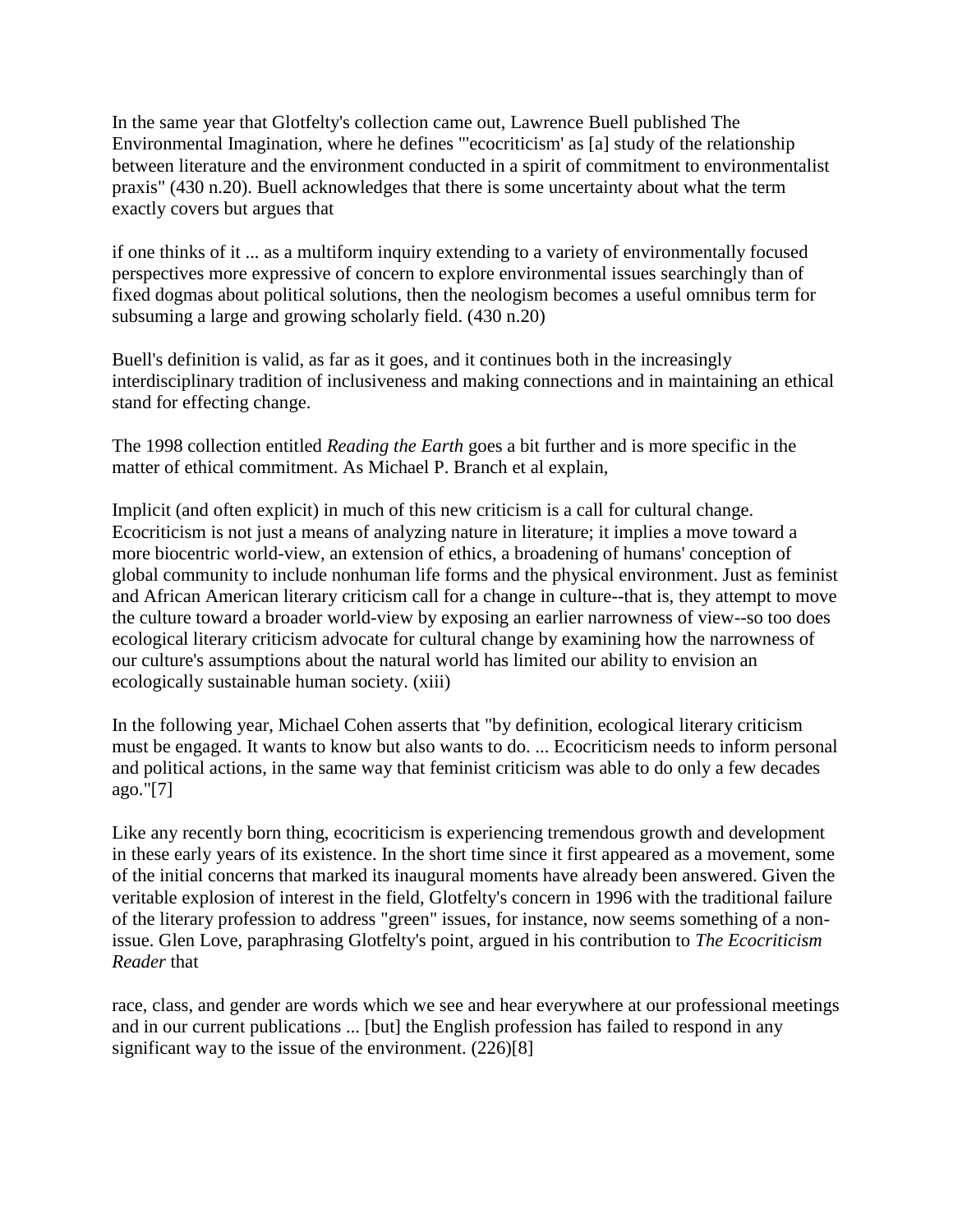That was then, and, as Love knows, things are changing: the English profession is responding. Love has recently noted that "the study of literature and the environment and the practice of ecocriticism has begun to assume an active place in the profession" (65).[9] Indeed, the changes in the way that ecocriticism is received are so dramatic that it emboldens Patrick Murphy to write in 1999 that "every department in which MLA members hold tenure ought to include an ecocritic among its ranks" (1099). [10]

Of course, and it is almost tedious to make such an insipid comment, some things haven't changed over the years. One of these is the relationship between literature and world, the age-old business of the Ivory Tower. If the matter of applying social history to literature is, at best, problematic, a constant sore spot for serious New Historicism, then doing it the other way around is no less difficult: petitioning real world issues with literary theory, in fact, seems even more demanding. Though ecocritics with the very best intentions want to change things, there are important questions waiting for our answers about how literary theory might cause such changes.

# **"Without Spinning Off": Balancing Theory And Practice**

Although, as John Tallmadge and Henry Harrington correctly point out in *Reading Under the Sign of Nature*, theory has taken the front seat in early ecocritical writing (largely because theory, it seems, can authorize and validate the approach), there are some misgivings about and distrust of theory among ecocritics. Hence, we hear Tallmadge and Harrington promising to give adequate theory but "without spinning off into obscurantism or idiosyncrasy" (xv), and Lawrence Buell pledging to avoid what he terms "mesmerization by literary theory" (111). Given that ecocriticism is something that is supposed to change things, a healthy scepticism toward theory of the sort that spins off madly or that mesmerizes, theory that would, in a word, neuter ecocriticism, seems perfectly valid.

Buell's approach, however, is to avoid the complexities of theory entirely, it seems, and to bridge the gap between what he does, in fact, acknowledge as a theoretical problem: the relationship between text on the one hand and world on the other. He calls this bridge an "aesthetics of dual accountability" (98), which will satisfy "the mind and the ethological facts" (93). The way to achieve it, he maintains, is through a revival of the claims of realism. "The claims of realism," he argues, "merit reviving ... so as to enable one to reimagine textual representations as having a dual accountability to matter and to discursive mentation" (92). One has to wonder, though, if there is no more productive way of dealing with poststructuralist challenges to the transparency of language than simply ignoring them and falling back on problematic suppositions about the merits of realism.

One of the more promising examples of such an attempt to deal directly with the problems of representation comes from Gretchen Legler's essay in the 1998 anthology, *Writing the Environment*.[11] Legler raises a number of deconstructionist questions about the markings of language in *Walden* that strike me as being fairly important--at least, if we are to make the kinds of interconnections among structures of oppression that ecocriticism seeks to make. There are a number of ugly threads hanging behind *Walden* that Buell simply does not offer to view. To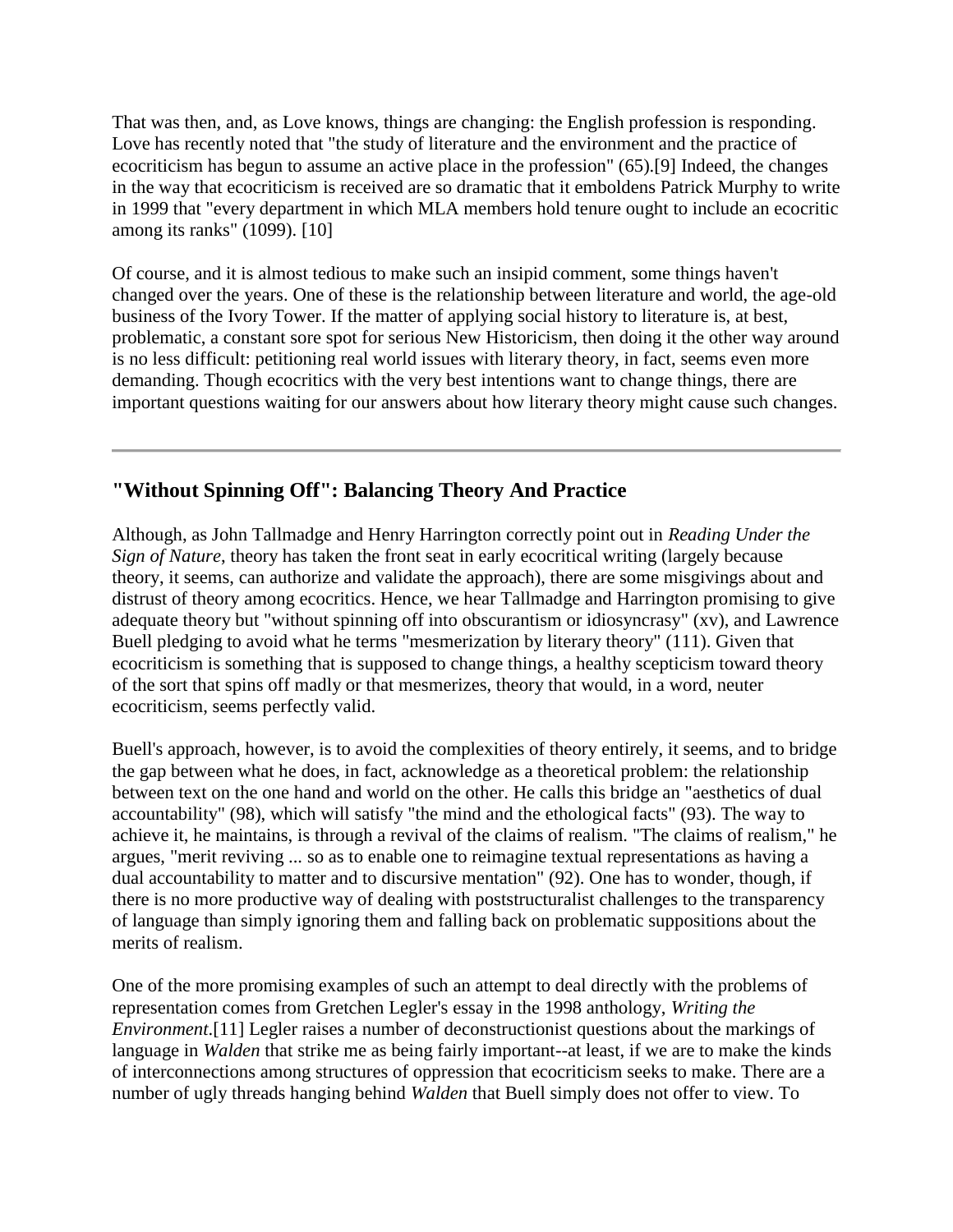reverse the tapestry, as Terry Eagleton remarks in *Against the Grain*, "to expose in all its unglamorously dishevelled tangle the threads constituting the well heeled image it presents to the world," is to deconstruct a text.[12] Legler deconstructs *Walden* briefly but effectively by noting how Thoreau represents the natural environment:

Nature in Thoreau's work is constructed as a place that nurtures [the] white masculine aesthetic and as a place that is not suitable for the nurturance of other bodies--the bodies of Native Americans, immigrants and white women. (75)

Legler helps to connect issues such as race, class, gender, and sexuality in theoretical terms with questions about the environment.[13]

Nonetheless, Tallmadge and Harrington are certainly accurate in observing a defensiveness toward theory that characterizes early ecocritical monographs.[14] The presumption of "a skeptical, if not hostile, reader" (ix) largely remains with ecocritical monographs, partly because ecocriticism has still not found its own voice and continues to speak through the mouths of other theories, continues, as Tallmadge and Harrington argue, to be "less a method than an attitude, an angle of vision, and a mode of critique" (ix). Glen Love, too, voices a concern about the theoretical standing of ecocriticism. He seems to feel some unease about "what that place [of ecocriticism in the profession] is to be, particularly in its theoretical and methodological base" ("Science" 65). Stephanie Sarver goes even further in expressing her worries about ecocriticism's theoretical viability.

Sarver contends that ecocriticism is not a theory at all but is more than anything a focus:

"Ecocriticism" is ... an unfortunate term because it suggests a new kind of critical theory. The emerging body of work that might be labeled ecocritical is united not by a theory, but by a focus: the environment. This ecocritical work draws on a variety of theories, such as feminist, Marxist, post-structuralist, psychoanalytic and historicist.[15]

In a sense, Sarver has a point, but it is a point that may be applied to any kind of theory, indeed, the very theories she mentions as being theories per se: feminism, Marxism, poststructuralism, psychoanalysis, and historicism. All of these draw heavily on other theories that preceded them. Such borrowing, however, is exactly what goes on in the articulation of a new critical practice. All theories are a synthesis, and Sarver fails to recognize this fact. Still, the argument Sarver is making is valid in so far as it calls ecocriticism to task for not being theorized enough and for being heavily thematic.

We need to understand why ecocriticism has had problems in getting its theoretical footing. Richard Kerridge perceptively suggests that one reason is that

unlike feminism, with which it otherwise has points in common, environmentalism has difficulty in being a politics of personal liberation or social mobility ... environmentalism has a political weakness in comparison with feminism: it is much harder for environmentalists to make the connection between global threats and individual lives.[16]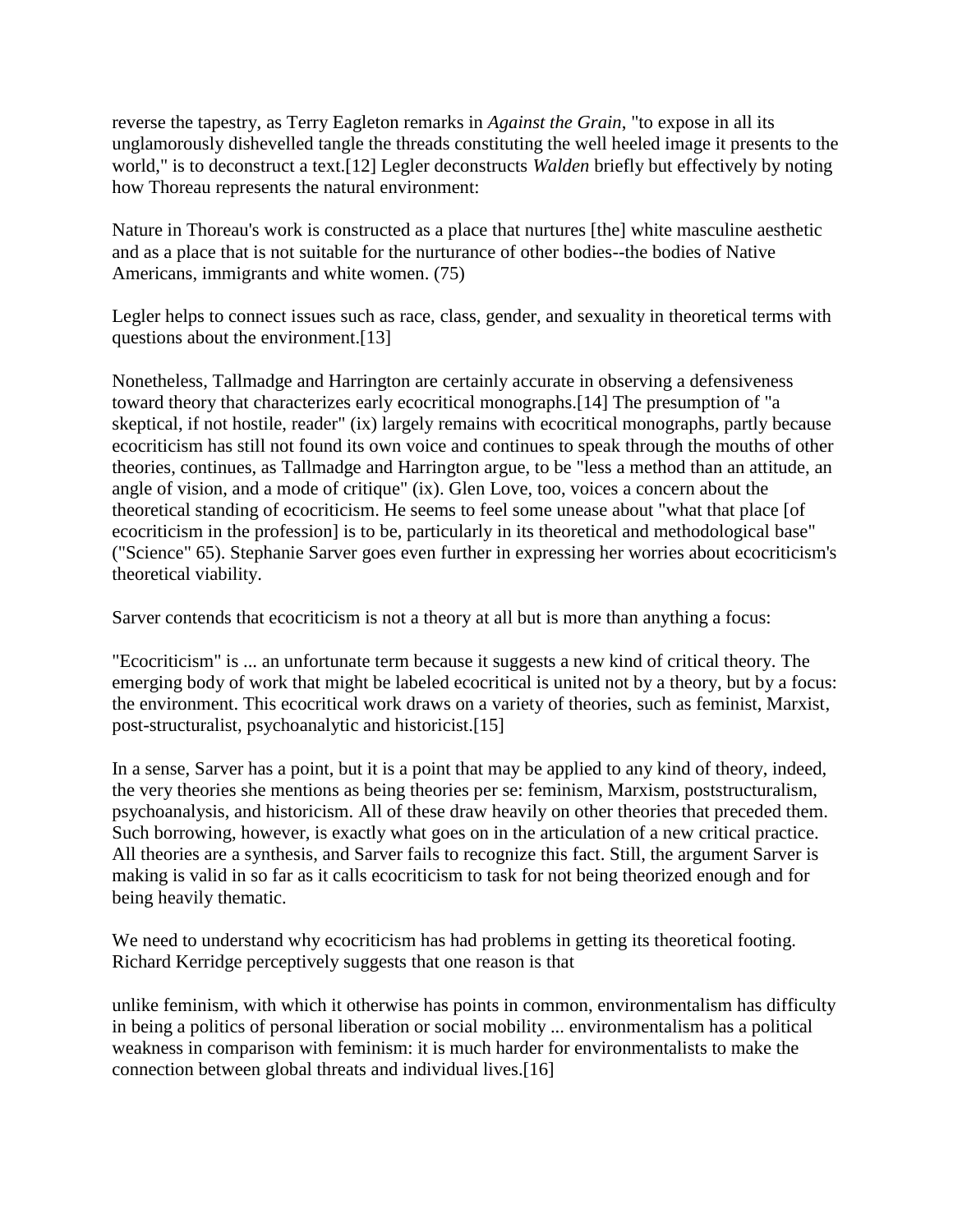Perhaps one of the reasons for this problematic is that the terms of engagement are less defined with environmental issues than they are with social ones. If we are going to talk about terms of engagement, then we need first to recognize at least two reasons why such well-established terms as misogyny, racism, homophobia, and anti-Semitism provide enabling frames of discussion in literary criticism: first, in each case the estranged and disaffected subjects are concrete things that we can name with increasing confidence, things that walk among (often as a threat to) fully franchised subjects; and second, the terms themselves (by the very fact that they offer a name) authorize discussion and description of a recognized topic--"misogyny" is hatred of women; "racism," of racial difference; "homophobia," of non-procreative sexualities; and "anti-Semitism," of Jewishness and Jews. But what should we call a fear and contempt for the environment? We have terms to describe what we perceive as hostile geographies--Horace's terras domibus negata (1.22.22),[17] for instance--but we do not have any terms describing the mechanism for the fear that produces such environments. We have a litany of terms to describe socially oppressive systems of thinking and the social objects of fear and hatred they produce, but when the object is the natural world, there is no single term with which we can begin an organized and informed discussion. A term such as "ecophobia"[18] would allow us to label fear and loathing toward the environment in much the same way that the term "homophobia" marks fear and loathing toward gays, lesbians, and bisexuals. Admittedly, there is too much jargon polluting the world of theory, but some kind of terminology and theorization is necessary; otherwise, ecocriticism risks becoming just an empty buzzword.

It is probably accurate to claim that no one has done more in helping ecocriticism onto solid theoretical ground than Patrick D. Murphy, whether or not we agree with his kind of theory. As Murphy complains, the problem with ecocriticism is that too much of it "remains theoretically unsophisticated. Too often, there remains an anti-theoretical, naive, realist attitude expressed in" the work of ecocritics. [19] Arguably, the criticism is as valid today as when it was first made in 1995. In place of theoretically unsophisticated stances, Murphy offers a Bakhtinian "dialogical orientation," which, he maintains, "reinforces the ecofeminist recognition of interdependence and the natural need for diversity" (22).[20] Sarver would argue that this is simply not good enough. In her own words,

Literary scholars who are environmentalists seem not to be creating a new critical theory; rather, they are drawing on existing theories to illuminate our understanding of how human interactions with nature are reflected in literature.

A dialogic answer might be that such borrowing is exactly what goes on in the articulation of a new critical practice. If nothing else, Murphy succeeds in taking ecocriticism out of the hands of the theoretically unsophisticated. Yet if Murphy is to be critiqued, it is for the theory he chooses rather than for the choosing of theory. We might debate the usefulness of Bakhtinian dialogics, for instance, but that is not part of my project here.

In his most recent book, Murphy discusses the differences between ecofeminist literary criticism and what he calls "postmodernist negative critique," arguing that the former offers "a viable theory of agency" (*Farther Afield* 94) and that the latter does not. Murphy also stresses the idea that the diversity and heterarchy that characterize healthy ecosystems also characterize ecofeminist practice and thinking. As far as it goes, the theory is fine, but it does not add very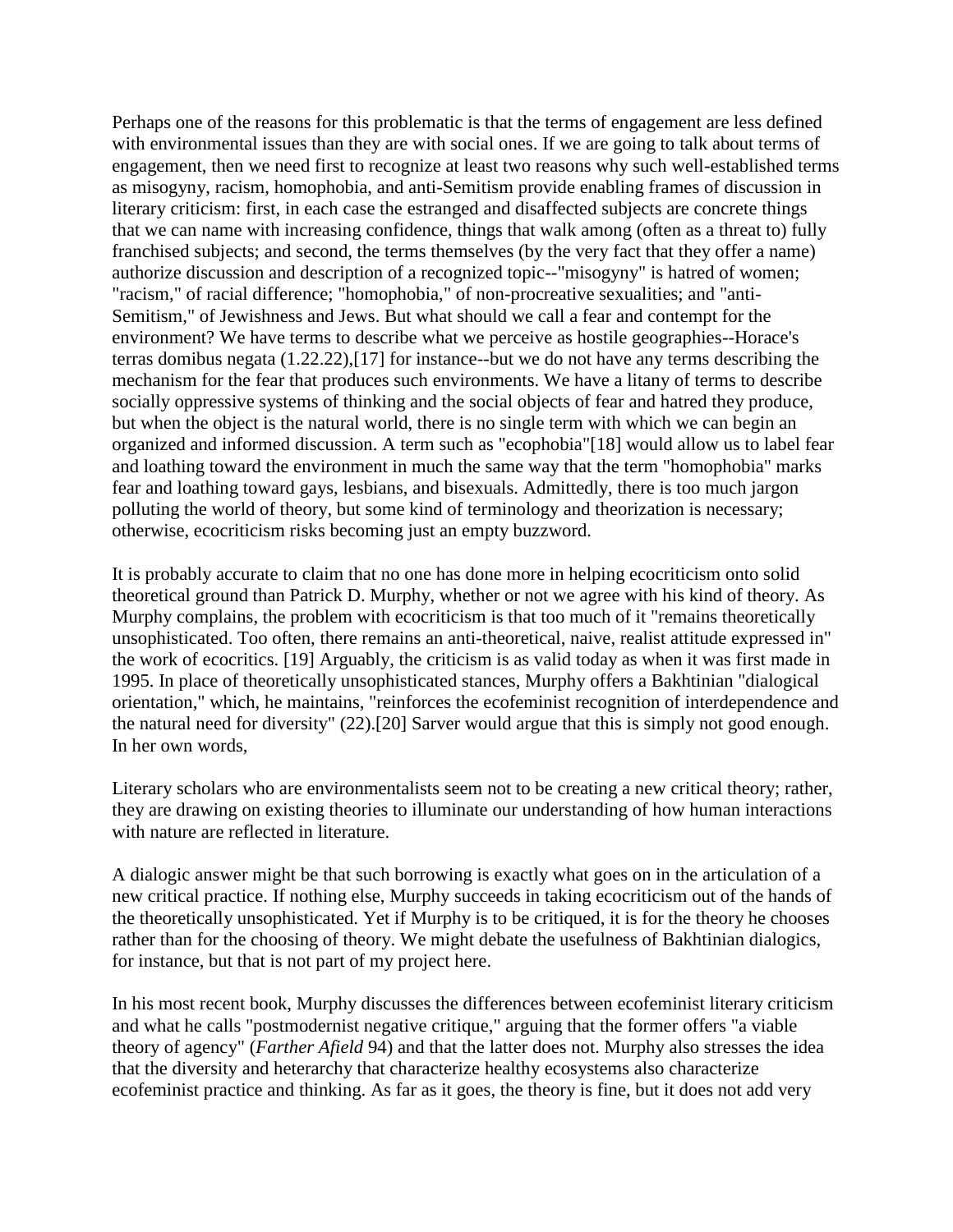much to the existing theory or take us much beyond what we already know. Nonetheless, it is explicitly and unreservedly feminist, and that is a positive start.

### **(Feminist) Ecocriticisms**

[T]he hatred of women and the hatred of nature are intimately connected and mutually reinforcing. Ynestra King [21]

Since there are, as Karen Warren (among many others [22]) cogently notes, "important connections between how one treats women, people of color, and the underclass on one hand and how one treats the nonhuman natural environment on the other" ("Introduction" xi), it seems senseless to conduct ecocritical investigations outside of feminist frameworks, especially when ecocriticism prides itself on making connections. Again, however, terminological questions arise. Noël Sturgeon's question about "what's in a name" remains germane,[23] as does her suggestion for a plurality of ecofeminisms. Nevertheless, one is tempted to agree that the very term "ecofeminism," whether plural or singular, might "only be transiently useful within our history" (Sturgeon 168), though I would hesitate to suggest that we are anywhere near having exhausted its usefulness.

Granting that there are ecofeminisms and ecocriticisms, we might venture some broad generalizations about the two spheres of investigation.[24] Both often do very much the same work, but they are not synonymous terms. Why no scholars have taken the time and effort to explain the differences at length is, perhaps, a matter for some speculation, but we may be certain that there are very real consequences that we need to be aware of when we do consider the differences. One of these consequences is that in drawing a distinction between ecocriticism and ecofeminism, we immediately seem to establish an agonistic discourse that sets ecofeminism and ecocriticism against each other as competing voices, perhaps even as a sort of gender war writ small in the rarefied airs of competing theoretical discourses. It is not an argument that I particularly want to develop, since it is far less productive than building on the strengths of each approach, looking at ways that they complement each other, and working toward defining more fully what each approach envisions. Another problem is that differentiating between ecofeminism and ecocriticism lands us in a bit of a Catch-22: in choosing ecofeminist approaches, we privilege the social; in choosing ecocritical approaches, we subordinate feminism and make it a topic for inclusion rather than a primary topic. Nevertheless, there remain unexamined differences between the two approaches.

When Ynestra King argues that "in ecofeminism, nature is the central category of analysis" ("Healing" 117), she is surely mistaken. Mary Mellor explains that "although ecofeminists may differ in their focus, sex/gender differences are *at the centre* of their analysis" (69; emphasis added). Most ecofeminist scholars agree in the primacy of sex/gender differences over nature as "the central category of analysis." It is more the case that nature is included in the discussion. In spite of prioritizing nature in ecofeminism, King seems to agree with this position when she argues that "ecofeminist movement politics and culture must show the connection between all forms of domination, including the domination of nonhuman nature" ("Toward" 119; emphasis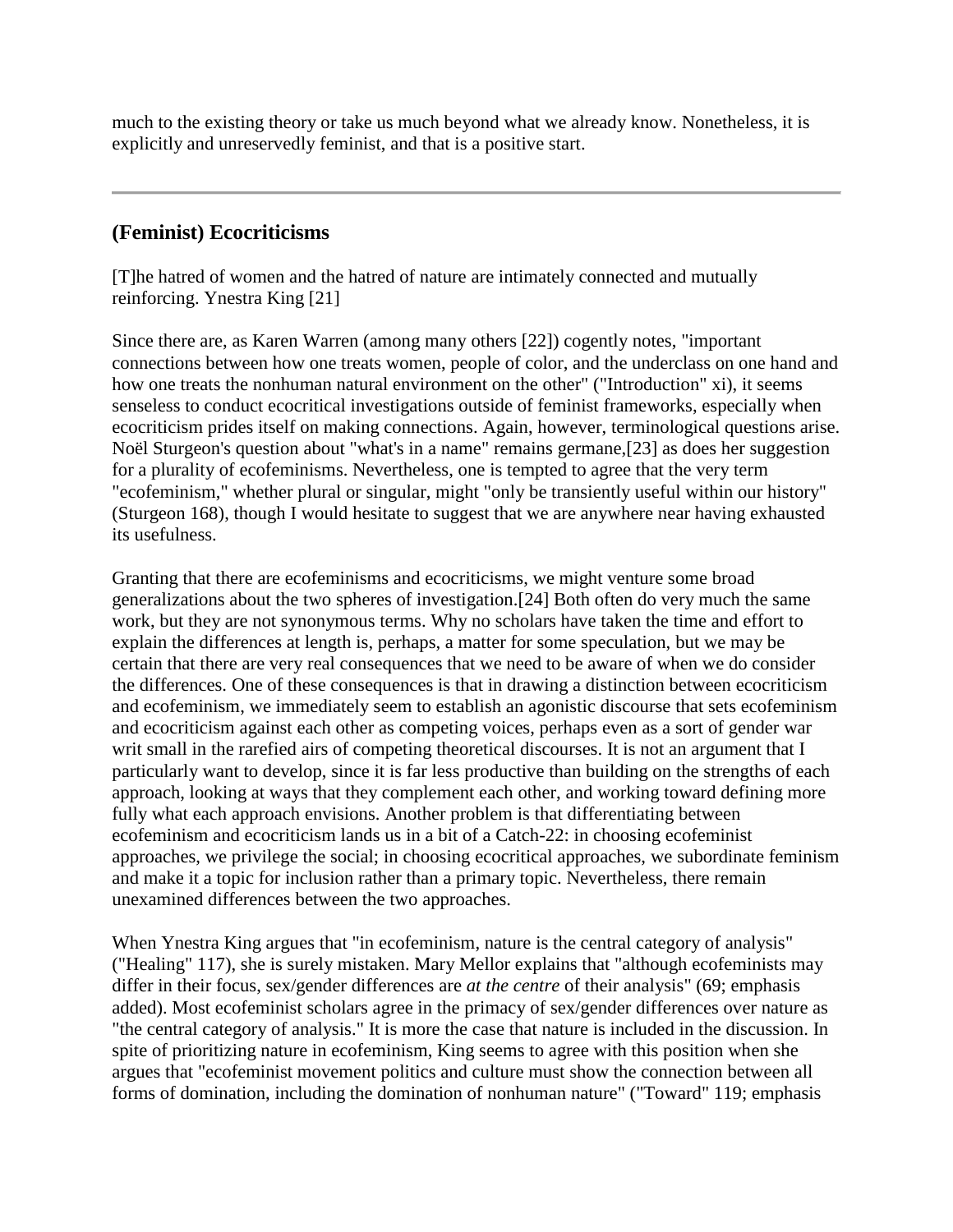added)--including, but not beginning with it. As Greta Gaard and Patrick Murphy observe, this inclusionary view has been "generally embraced as a sound orientation" ("Introduction" 3).

So even though "eco" comes first in both terms, in "ecofeminism" it is the second part of the term that has ontological priority. This emphasis means that ecofeminism is first a social theory, a human-centred approach; ecocriticism tries to be something else, to move away from homocentric models, to put the puzzle of which humans are part before the piece. I would also propose that ecocriticism done well is always a feminist issue: as Warren argues, "what makes something a feminist issue is that an understanding of it contributes in some important way to an understanding of the subordination of women" ("Toward" 142). Ecocriticism that does not look at the relationship between the domination of women and the domination of the natural environment quite simply fails in its mandate to "make connections" and is quite simply not ecocriticism. What Murphy calls "nonfeminist ecological criticism" (*Farther Afield* 92) is simply that: nonfeminist ecological criticism. It isn't ecocriticism, and the distinction needs to be made and maintained.

## **Expansions And Connections**

Bringing together many diverse and important themes and issues of ecocritical research, *The Ecocriticism Reader*, the first major collection of ecocriticism, was a tremendous accomplishment, and it is not an exaggeration for Glotfelty to claim that "these are the essays with which anyone wishing to undertake ecocritical scholarship ought to be familiar" (xxvi). The comment is as true now as it was in 1996. Still, as with all things in an imperfect world, the collection is not without flaws. It suffers from a slightly narrow, Americanist focus and a strong partiality for texts about nature and the natural.

By 1998, though, while the commitment to praxis remains strong, the parameters of ecocriticism are expanding rapidly, as evidenced in the collection by Richard Kerridge and Neil Sammells, entitled *Writing the Environment: Ecocriticism and Literature.* In the introduction, Kerridge writes,

the ecocritic wants to track environmental ideas and representations *wherever* they appear, to see more clearly a debate which seems to be taking place, often part-concealed, in a great many cultural spaces. Most of all, ecocriticism seeks to evaluate texts and ideas in terms of their coherence and usefulness as responses to environmental crisis. (5; emphasis added)

Indeed, *Writing the Environment* shows a refreshing extension of the scope and possibilities of ecocriticism, with essay discussions ranging from biblical to children's literature, thus opening important ecocritical opportunities for research well outside of the genre of nature writing. This was a surprisingly rapid development in ecocriticism.

Two years later, the collection, *Reading under the Sign of Nature: New Essays in Ecocriticism*, documents a continued commitment to critical and cultural diversity. The approaches include postmodern, feminist, bioregional, and phenomenological methodologies that are informed by a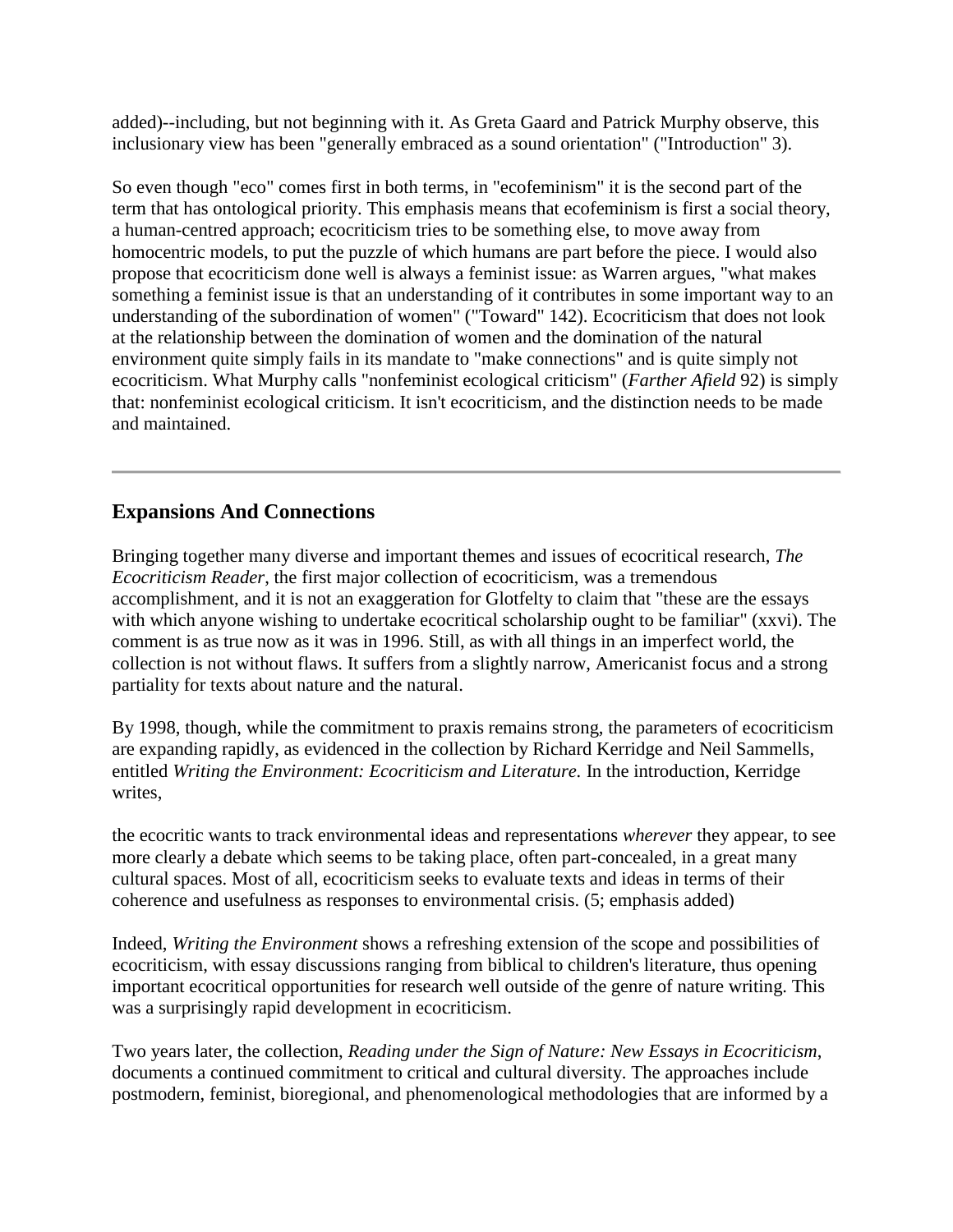healthy mix of racial, ethnic, and cultural perspectives, and offer material ranging from Pueblo and Navajo wisdom to Buddhist understandings of the world. Undeniably, ecocriticism is maturing,[25] but it is still very young: it has a lot of growing yet to do, and the diversity in a book such as *Reading under the Sign of Nat*ure is not reflected in the sea of mostly white faces at the ASLE meetings.[26]

Still, the unflagging vigor of ecocriticism's development is wildly encouraging. Armbruster and Wallace's *Beyond Nature Writing* is the most recent example. This twenty-essay collection takes up the call for expanding the boundaries of ecocriticism to include works not necessarily interested in the natural world, a call voiced repeatedly in the 1999 PMLA "Forum on Literatures of the Environment."[27]

One thing that distinguishes *Beyond Nature Writing* from books on ecocriticism published earlier is the zest and consistency with which it examines writing that falls outside of the fairly well defined contours of "nature writing." The reason why this is such difficult work, why it hasn't been done to any great degree relative to the work that has been done on writing that has "environmentally focused perspectives," is that, from a theoretical standpoint, the goals and visions of ecocriticism have been fairly loose and inclusive. I do not mean to imply that this is a bad thing, and, assuredly, "a vast amount of work," as Cheryll Glotfelty has remarked, "remains to be done ... theoretical, activist-oriented, AND thematic."[28] Moreover, examining nature writing is one of the things ecocriticism does, and does well; but when nature writing constitutes the sole purview of ecocriticism, the lack of diversity in the theoretical gene pool, conceptual inbreeding, and a weakening of contacts with the wider literary world will spell disaster for the approach. Focusing exclusively on nature writing wrongly suggests an essential link between ecocriticism as a methodology and nature writing as the object of its inquiry. Thematicism, though it may provide an important base from which to begin ecocritical discussions, cannot be the goal of informed ecocriticism. Thematicism runs against the grain of ecocriticism. It buttresses "nature studies" and ecological literary criticism, neither of which is, technically speaking, ecocriticism. This point brings us back to the question: what is ecocriticism?

## **Beyond**

Images of nature, or aspects of the natural environment, have been the topic of scores of treatises on such canonical favorites as Shakespeare and Chaucer, but one might wonder at exactly what point cluster counting or commenting on an author's dexterity at weaving together image patterns and themes becomes ecocritical.

Though a great variety of voices do not always speak about ecocriticism in complete harmony, there is substantial agreement on some key issues. One of these, as I have mentioned, is that ecocriticism is committed to changing things. Another is that it makes connections. It is in its ability to make connections that ecocritical readings of, say, Shakespeare would distinguish themselves from other readings of Shakespeare that have looked at nature, the natural, and so on.[29] Ecocriticism at its best seeks understandings about the ways that dynamics of subjugation, persecution, and tyranny are mutually reinforcing, the ways that racism, sexism,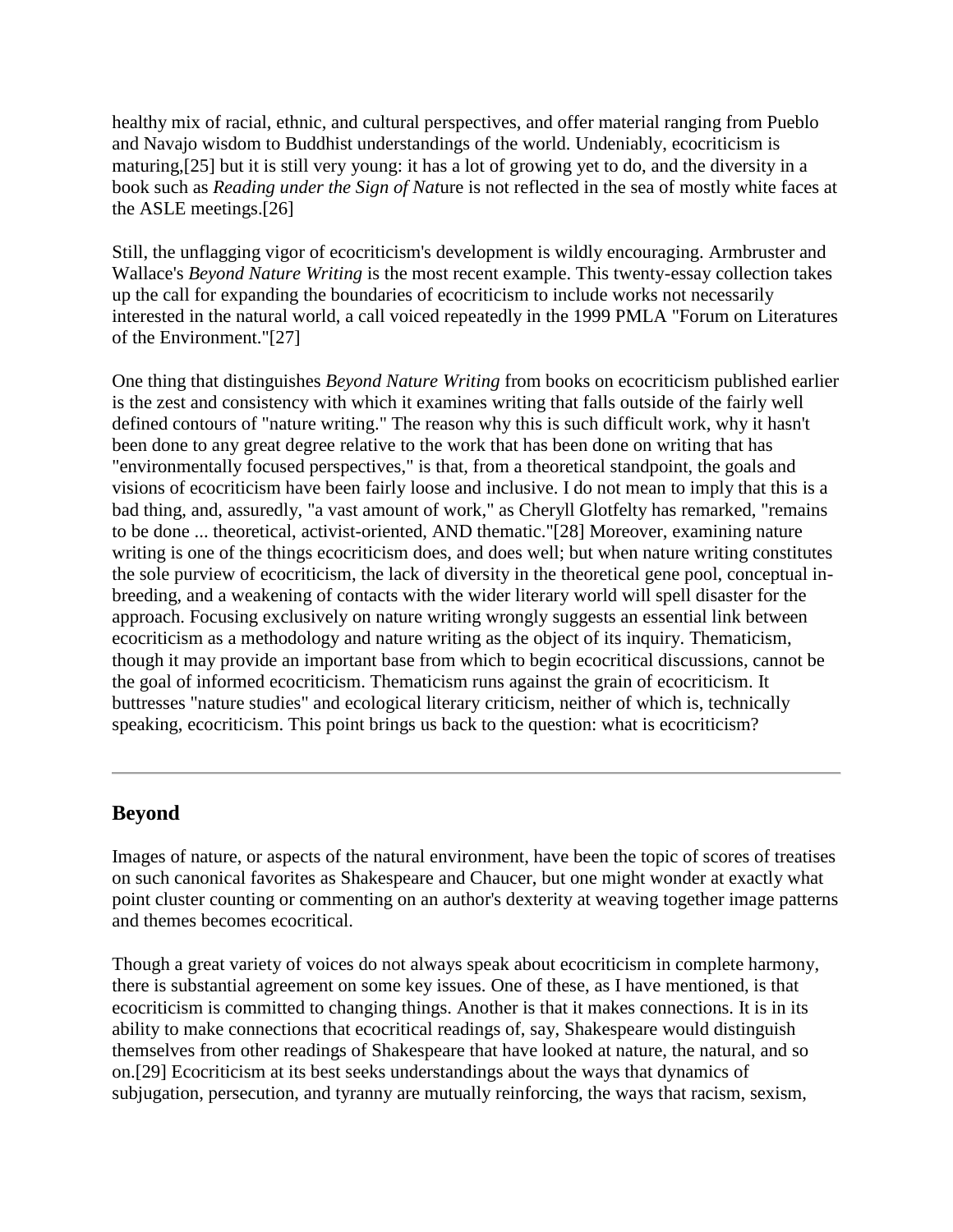homophobia, speciesism, and so on work together and are, to use Ania Loomba's term, interlocking.[30] This is not conspiracy theory; it is the logic of complementarity, and ecocriticism can be instrumental in helping us to understand it and to do something about the crises we have created.

We have been moving toward those kinds of understandings with each new book on ecocriticism that has come out since 1996, but the latest, Beyond Nature Writing, takes us the closest so far. Beyond Nature Writing, with its startlingly diverse mix of commentaries that expand the boundaries of ecocriticism (both in terms of the applications that it offers and the theory that it develops), unfurls into brave new worlds--Chaucer, Milton, Johnson, Hardy, Morrison, Nevada test sites, scifi, cyber spaces--and broadens our understandings of "how," as Lisa J. Kiser explains in her contribution, "modern cultural assumptions about the environment have developed from their originary ... roots."[31] As it continues to unfurl, ecocriticism promises to offer more connections, deeper scholarship, and, if we do it properly, better effect in this troubled world.

### **Notes**

[1] The topic came up in a number of panels at the 2001 ASLE conference in Flagstaff, Arizona. In one, the ASLE-Overseas panel, the discussion grew into a debate about whether or not ecocriticism has to be based on personal commitment to environmental matters. The debate was inconclusive. What was surprising was that there even was a debate. It is difficult to imagine an ecocriticism that lacks personal and political (however we define these terms) commitment.

[2] "Ecocriticism" really has three birthdays: one for the term, one for the critical school, and one for the beginning of ecocritical publishing. William Rueckert coined the term "ecocriticism" in "Literature and Ecology: An Experiment in Ecocriticism," Iowa Review 9.1 (Winter 1978): 71- 86; rpt. in Cheryll Glotfelty and Harold Fromm, ed. *The Ecocriticism Reader: Landmarks in Literary Ecology* (Athens and London: University of Georgia Press, 1996), 105-23. With the establishment of *ISLE: Interdisciplinary Studies in Literature and Environment* in 1993 by Patrick Murphy, "ecological literary study," Glotfelty contends, "had emerged as a recognizable critical school" (*Ecocriticism Reader* xviii). In 1996, with the appearance of *The Ecocriticism Reader* and Lawrence Buell's *The Environmental Imagination*, the term and the school began to receive serious attention among scholars.

[3] In this essay, I offer partial and provisional comments that in no way aspire to totalizing visions nor pretend to cover all of the important topics raised in primary sources I discuss. These sources include Glotfelty and Fromm, ed. *The Ecocriticism Reader*; Lawrence Buell, *The Environmental Imagination* (Cambridge, MA and London: Harvard University Press, 1995); Richard Kerridge and Neil Sammells, ed. *Writing the Environment: Ecocriticism and Literature* (London and New York: Zed Books, 1998); Michael P. Branch et al, ed. *Reading the Earth: New Directions in the Study of Literature and the Environment* (Moscow, Idaho: University of Idaho Press, 1998); Patrick Murphy, *Farther Afield in the Study of Nature-Oriented Literature* (Charlottesville and London: University of Virginia Press, 2000); John Talmadge and Henry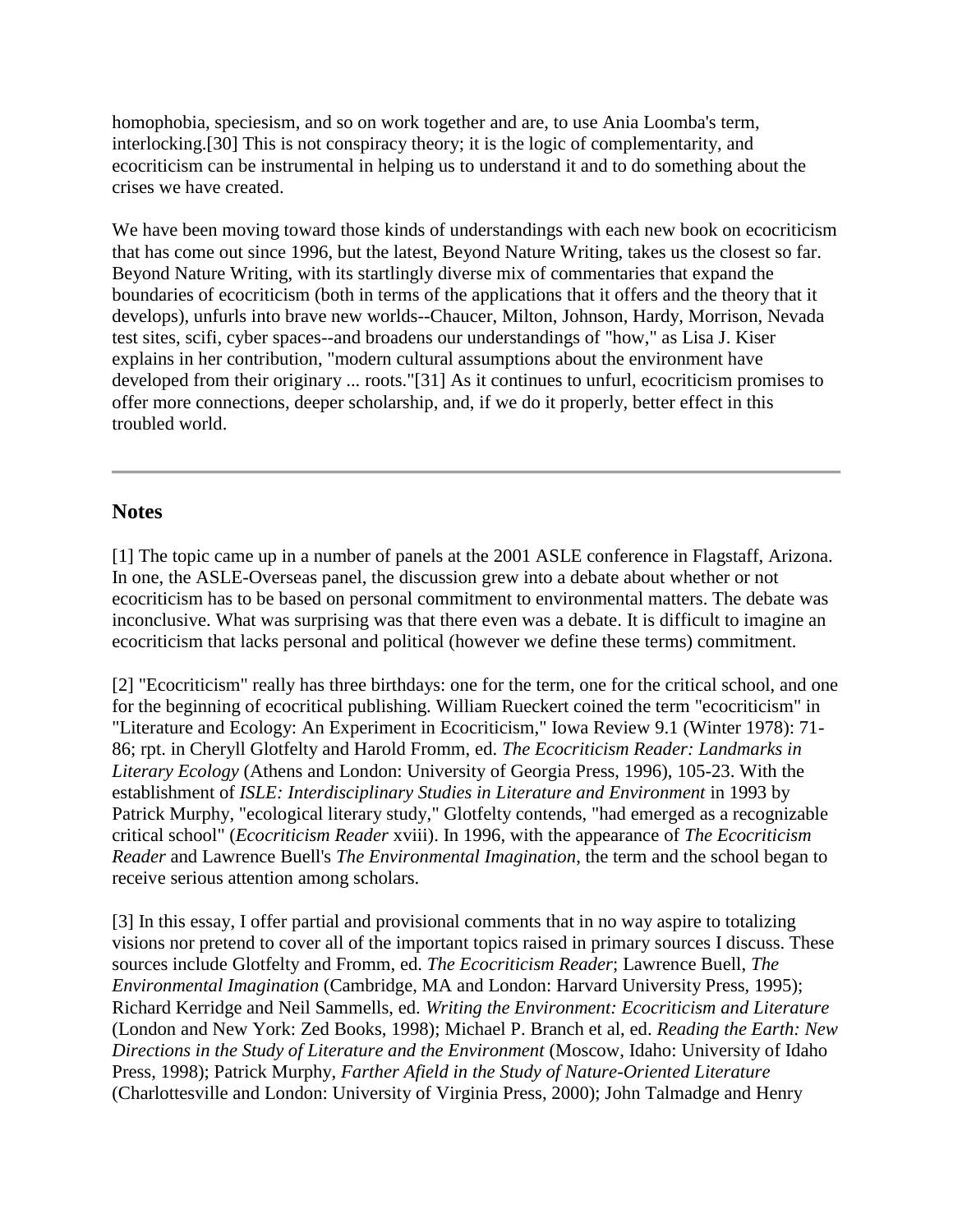Harrington, ed. *Reading Under the Sign of Nature: New Essays in Ecocriticism* (Salt Lake City: University of Utah Press, 2000); and Karla Armbruster and Kathleen Wallace, ed. *Beyond Nature Writing: Expanding the Boundaries of Ecocriticism* (Charlottesville and London: University of Virginia Press, 2001). When necessary, of course, I draw on the healthy and growing library of material outside of these primary objects of concern.

[4] Karla Armbruster and Kathleen Wallace, "Introduction: Why Go Beyond Nature Writing, and Where To?" in *Beyond Nature Writing*, 1.

[5] "Introduction: literary studies in an age of environmental crisis," in *Ecocriticism Reader*, xvxxxvii.

[6] "The Land and Language of Desire: Where Deep Ecology and Poststructuralism Meet," in *Ecocriticism Reader*, 124-36.

[7] "Letter," *PMLA* 114.5 (October 1999): 1092-93.

[8] "Revaluing Nature: Toward an Ecological Criticism," in *Ecocriticism Reader*, 225-40.

[9] "Science, Anti-Science, and Ecocriticism," *ISLE: Interdisciplinary Studies in Literature and the Environment* 6.1 (Winter 1999): 65-81.

[10] "Letter," *PMLA* 114.5 (October 1999): 1098-99.

[11] "Body Politics in American Nature Writing: 'Who may contest for what the body of nature will be?' " in *Writing the Environment*, 71-87.

[12] *Against the Grain: Essays 1975-1985* (London: Verso, 1986), 80.

[13] In addition to what the essays cover in this *AUMLA* Special Issue, there has been much progress made elsewhere connecting environmentally oppressive structures with social ones. Discussions looking at dynamic similarities between the representation of women and animals are extensive. See particularly Carol J. Adams and Josephine Donovan, ed. *Animals and Women: Theoretical Explorations* (Durham and London: Duke University Press, 1995); Carol J. Adams, ed., *Ecofeminism and the Sacred* (New York: Continuum, 1993); Carol J. Adams, *Neither Man Nor Beast: Feminism and the Defense of Animals* (New York: Continuum, 1995); Carol J. Adams, *The Sexual Politics of Meat: A Feminist-Vegetarian Critical Theory* (New York: Continuum, 1991); and Donna J. Haraway, *Simians, Cyborgs, and Women: The Reinvention of Nature* (New York: Routledge, 1991). There is also a growing body of work that looks at women and geography: Gillian Rose, *Feminism and Geography: The Limits of Geographical Knowledge* (Minneapolis: University of Minnesota Press, 1993); Doreen Massey, *Space, Place, and Gender* (Minneapolis: University of Minnesota Press, 1994); and Annette Kolodny, *The Lay of the Land: Metaphor as Experience and History in American Life and Letters* (Chapel Hill: University of North Carolina Press, 1975). A flurry of greatly diversified discussion has recently appeared linking racism and fear and contempt for the natural environment; see Buell 53-82; Gretchen Legler; Anna Bramwell, *Ecology in the Twentieth Century: A History* (New Haven: Yale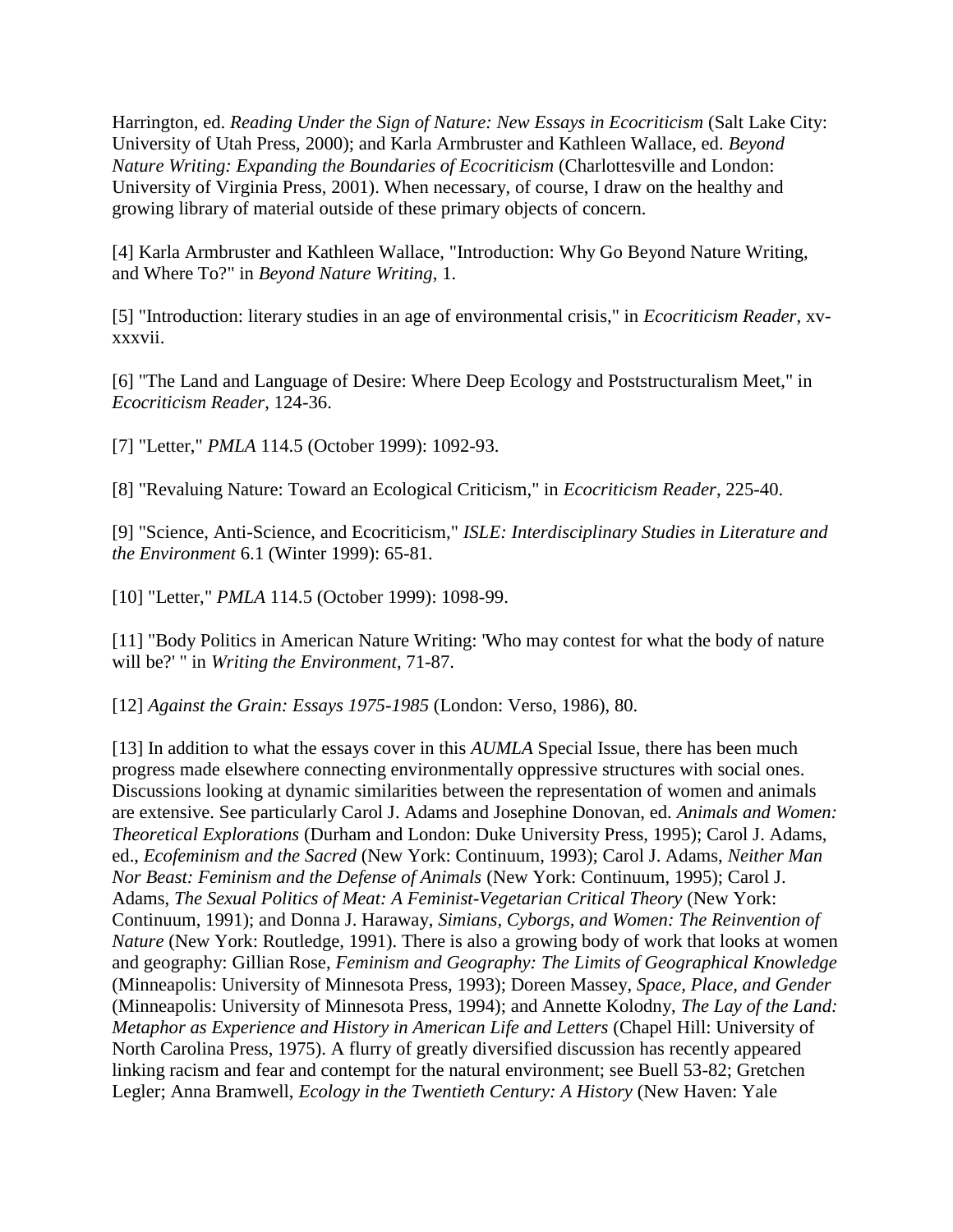University Press, 1989); Janet Biehl and Peter Staudenmaier, *Ecofascism: Lessons from the German Experience* (Edinburgh: AK Press, 1995); and Richard H. Grove, *Green Imperialism* (Cambridge: Cambridge University Press, 1995). Discussions that draw links between ecophobia (see note 18) and homophobia, on the other hand, are more difficult to locate; see Barbara White, "Acts of God: Providence, the Jeremiad and Environmental Crisis," in *Writing the Environment*, 91-109; and Greta Gaard, "Toward a Queer Ecofeminism," *Hypatia* 12.1 (Winter 1997): 114-37. Links between geographies of exclusion and dissident sexualities are raised by many of the essays in David Bell and Gill Valentine, ed. *Mapping Desire: Geographies of Sexualities* (London and New York: Routledge, 1995). Despite all of this, mountains of work remain. As Jonathan Levin succinctly observes, "nature and culture are mutually entangled in complex and inherently elusive ways": "Letter," *PMLA* 114.5 (October 1999): 1098. If ecocriticism is to stand on its own, clearly distinguishable from "nature studies," then how it relates to social matters matters.

[14] Tallmadge and Harrington include Joseph Meeker's *Comedy of Survival: Literary Ecology and a Play Ethic*, 3rd ed. (Tucson: University of Arizona Press, 1997) and John Elder's *Imagining the Earth: Poetry and the Vision of Nature* (Urbana: University of Illinois Press, 1985) among these early monographs. I would propose a clarification of terms and suggest that anything before 1996 is proto-ecocritical; otherwise, we run the risk of being anachronistic.

[15] ["What is Ecocriticism?"](http://www.asle.org/resources/ecocritical-library/intro/defining/sarver/). Further references to Sarver's work are to this paper.

[16] "Introduction," in *Writing the Environment*, 2, 6.

[17] *The Odes and Epodes of Horace*, ed. and trans. Joseph P. Clancy (Chicago and London: University of Chicago Press, 1960).

[18] I first used the term in "Environmental Implications of the Writing and Policing of the Early Modern Body: Dismemberment and Monstrosity in Shakespearean Drama," *Shakespeare Review* 33 (Spring 1998): 135. By "ecophobia," I mean irrational and groundless hatred of the natural world, or aspects of it. A comparison with misogyny makes the term clearer. Rape, as an example of misogyny, has more to do with violence than sexuality. Sexualization of landscapes has more to do with visualizing power and indifference than with allegorizing sexuality or desire. The experience of early American landscapes, Annette Kolodny argues, is variously expressed through an entire range of images, each of which details one of the many elements of that experience, including eroticism, penetration, raping, embrace, enclosure, and nurture, to cite only a few (150). In conceptual terms, there is a kind of equation between women and the land; in material terms, women are raped and butchered like the land. The mentality that sees women as environmental commodities is one that does not blanch at prospects of violence to either the natural world or the women who live in it. As rape implies misogyny, sexualized landscapes imply ecophobia. But we can take this a bit further. I was cited and fined in 1995 by the city sanitation board for not cutting my grass. Their logic (and I lost on appeal) was that long grass causes a public menace by allowing introduction of "vermin" and "pests" into the city. It didn't make sense to me, and I thought I might soon be cited and fined for my hair (which was relatively long at the time). My clean long grass posed no threat to anyone. The mania for cutting grass strikes me as ecophobic, as do notions about personal cleanliness, the military passion for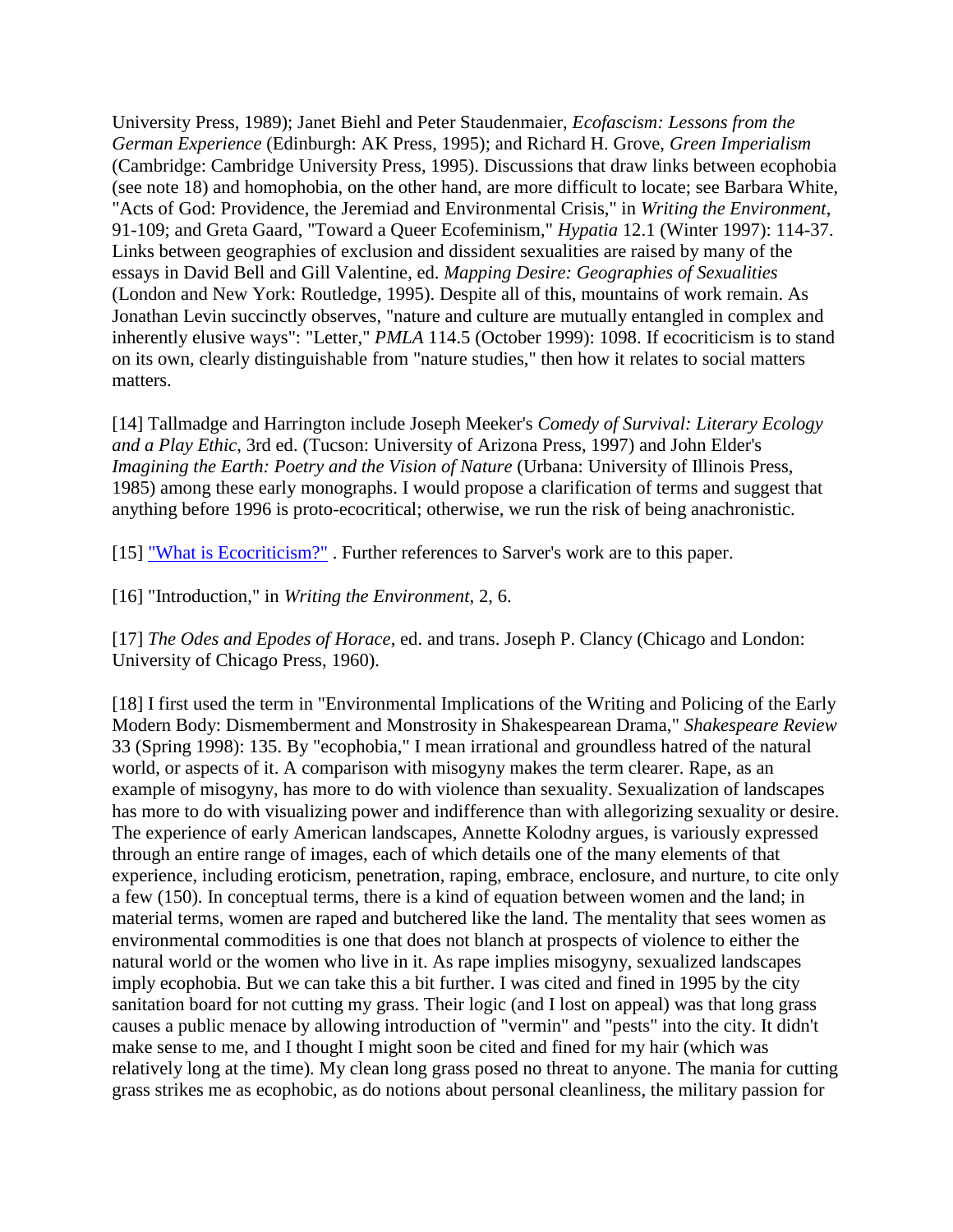cutting hair, the preference for perfumes over natural bodily odours, and so on. Ecophobia is a subtle thing that takes many forms, and it is time we started to look at it.

[19] *Literature, Nature, and Other: Ecofeminist Critiques* (Albany: SUNY Press, 1995), 165.

[20] See also Murphy's "Anotherness and Inhabitation in Recent Multicultural American Literature," in *Writing the Environment*, 42.

[21] "Toward an Ecological Feminism and a Feminist Ecology," in *Machina Ex Dea: Feminist Perspectives on Technology*, ed. Joan Rothschild (New York: Pergamon, 1983), 118.

[22] The body of ecofeminist theory and commentary is vast, and a thorough bibliography of it would constitute a manuscript-length volume. Some of the influential titles include No ël Sturgeon, *Ecofeminist Natures: Race, Gender, Feminist Theory and Political Action* (New York and London: Routledge, 1997); Fran çoise d'Eaubonne, "The Time for Ecofeminism" (trans. Ruth Hottell), in *Key Concepts in Critical Theory: Ecology*, ed. Carolyn Merchant (New Jersey: Humanities Press, 1994), 174-97; Ynestra King, "Feminism and the Revolt of Nature," in *Key Concepts in Critical Theory*, 198-206; Ynestra King, "Healing the Wounds: Feminism, Ecology, and the Nature/Culture Dualism," in *Reweaving the World: The Emergence of Ecofeminism*, ed. Irene Diamond and Gloria Feman Orenstein (San Francisco: Sierra Club, 1990), 106-21; Ynestra King, "Toward an Ecological Feminism" and Val Plumwood, "Ecofeminism: An overview and discussion of positions and arguments," *Australasian Journal of Philosophy*, Supplement to Vol. 64 (June 1986): 120-39; Val Plumwood, "Ecosocial Feminism as a General Theory of Oppression," in *Key Concepts in Critical Theory*, 207-19; Val Plumwood, "Nature, Self, and Gender: Feminism, Environmental Philosophy, and the Critique of Rationalism," *Hypatia* 6.1 (Spring 1991): 3-27; Elizabeth Carlassare, "Essentialism in Ecofeminist Discourse" in *Key Concepts in Critical Theory*, 220-34; Lee Quinby, "Ecofeminism and the politics of resistance," in *Reweaving the World*, 122-27; Marti Kheel, "Ecofeminism and Deep Ecology: Reflections on Identity and Difference," in *Reweaving the World*, 128-37; Michael E. Zimmerman, "Deep Ecology and Ecofeminism: The Emerging Dialogue," in Reweaving the World, 138-54; Greta Gaard and Partick Murphy, "Introduction," in *Ecofeminist Literary Criticism: Theory, Interpretation, Pedagogy*, ed. Greta Gaard and Patrick Murphy (Urbana and Chicago: University of Illinois Press, 1998), 1-13; Patrick Murphy, *Literature, Naure, and Other; Maria Mies and Vandana Shiva*, ed. Ecofeminism (London and New Jersey: Zed Books, 1993); Carolyn Merchant, *The Death of Nature: Women, Ecology and the Scientific Revolution* (New York: HarperCollins, 1990); Carolyn Merchant, "Ecofeminism and Feminist Theory," in Reweaving the World, 100-5; Mary Mellor, *Feminism and Ecology* (New York: New York University Press, 1997); Judith Plant, "Searching for Common Ground: Ecofeminism and Bioregionalism," in Reweaving the World, 155-61; Freya Mathews, "Ecofeminism and Deep Ecology," in *Key Concepts in Critical Theory*, 235-45; Karen Green, "Freud, Wollstonecraft, and Ecofeminism: A Defense of Liberal Feminism," *Environmental Ethics: An Interdisciplinary Journal Dedicated to the Philosophical Aspects of Environmental Problems* 16.2 (Summer 1994): 116-34; Rebecca Raglon and Marian Scholtmeijer, "Shifting Ground: Metanarratives, Epistemology, and the Stories of Nature," *Environmental Ethics: An Interdisciplinary Journal Dedicated to the Philosophical Aspects of Environmental Problems* 18.1 (Spring 1996): 18-38; Deborah Slicer, "Is There an Ecofeminism-Deep Ecology 'Debate'?" *Environmental Ethics: An Interdisciplinary*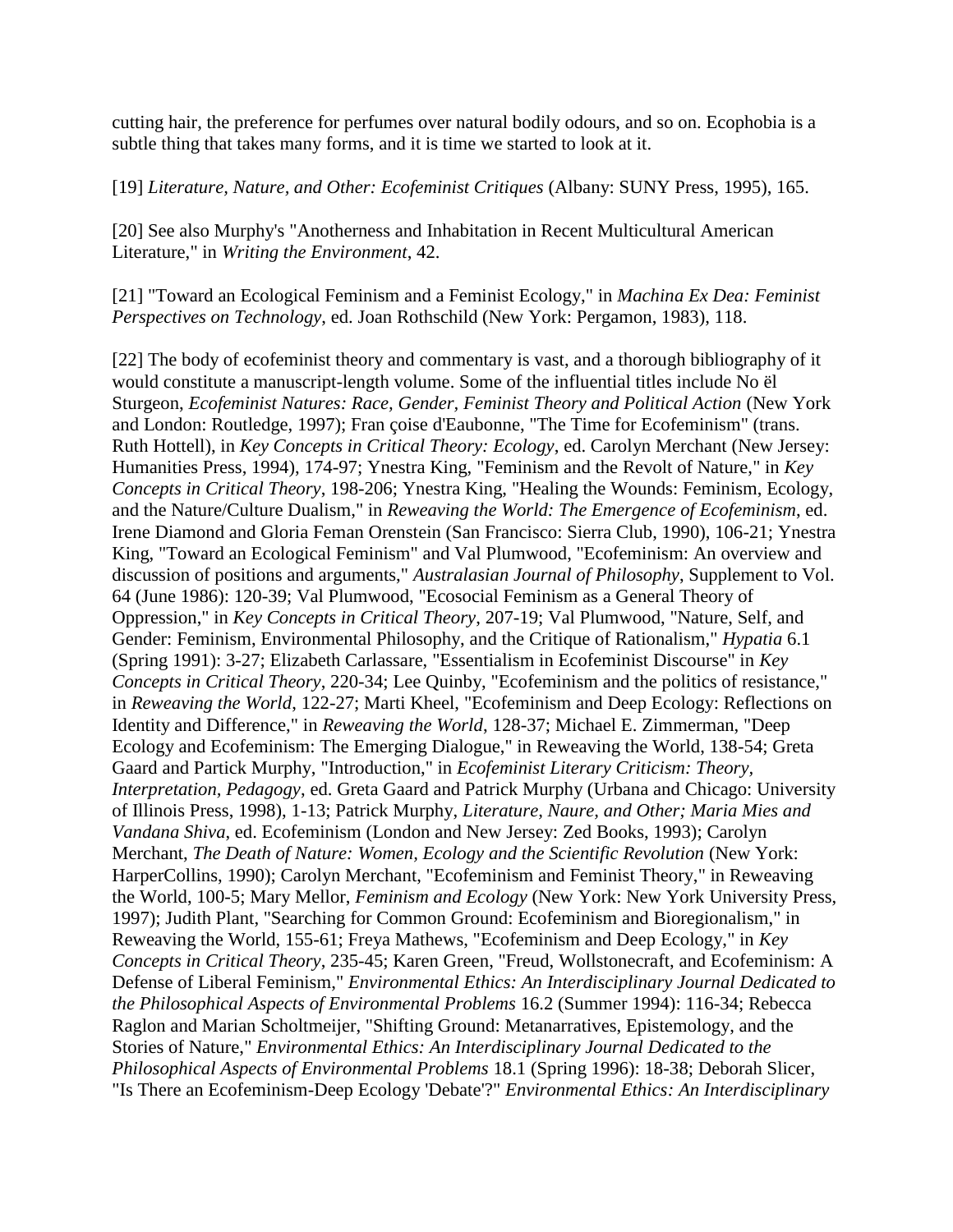*Journal Dedicated to the Philosophical Aspects of Environmental Problems* 17.2 (Summer 1995): 150-69; Connie Bullis, "Retalking Environmental Discourses from a Feminist Perspective: The Radical Potential of Ecofeminism," in *The Symbolic Earth: Discourse and Our Creation of the Environment*, ed. James G. Cantrill and Christine L. Ovarec (Lexington: University Press of Kentucky, 1996), 123-48; Josephine Donovan, "Ecofeminist Literary Criticism: Reading the Orange," *Hypatia* 11.2 (Spring 1996): 161-184; Ariel Salleh, "Class, Race, and Gender Discourse in the Ecofeminism/Deep Ecology Debate," *Environmental Ethics: An Interdisciplinary Journal Dedicated to the Philosophical Aspects of Environmental Problems* 15 (Fall 1993): 225-44; Ariel Salleh, *Ecofeminism as Politics: Nature, Marx and the Postmodern* (New York and London: Zed Books, 1997); Karen J. Warren "Feminism and Ecology: Making Connections," *Environmental Ethics: An Interdisciplinary Journal Dedicated to the Philosophical Aspects of Environmental Problems* 9.1 (1987): 3-20; Karen J. Warren, "Introduction," in *Ecofeminism: Women, Culture, Nature*, eds. Karen J. Warren and Nisvan Erkal (Bloomington and Indianapolis: Indiana University Press, 1997), xi-xvi; Karen J. Warren, "Toward an Ecofeminist Ethic," *Studies in the Humanities* 15.2 (December 1988): 140-56; Karen J. Warren and Jim Cheney, "Ecological Feminism and Ecosystem Ecology," *Hypatia* 6.1 (Spring 1991): 179-197; Douglas J. Buege, "Rethinking Again: A defense of ecofeminist philosophy," in *Ecological Feminism*, ed. Karen J. Warren and Barbara Wells-Howe (London and New York: Routledge, 1994), 42-63; David Kenneth Johnson and Kathleen R. Johnson, "The Limits of Partiality: Ecofeminism, Animal Rights, and Environmental Concern," in *Ecological Feminism*, 106-119; Jim Cheney, "Nature/Theory/Difference: Ecofeminism and the reconstuction of environmental ethics," in *Ecological Feminism*, 158-178; and Kolodny. Many other texts could be added to this list.

#### [23] See Sturgeon 167-96.

[24] While we must, of course, be wary of making generalizations, we also do well to consider arguments Jean Howard puts forward in a forthcoming collection of essays, claiming that "an almost obsessive fear of falling prey to a reductive 'master narrative' has severely inhibited the range and character of narrative being written about the [early modern] period": "Material Shakespeare/Materialist Shakespeare," in *Shakespeare Matters: History, Teaching, Performance,* ed. Lloyd Davis (Newark: University of Delaware Press, forthcoming 2002). Howard goes on to maintain that a narrative of interconnections is not necessarily a "master narrative," in the sense of aspiring to universal truth claims of the sort discredited by critiques of Enlightenment epistemologies. Rather, narratives of interconnection can be offered as alternatives to local and topical analyses, but alternatives whose usefulness can be judged only in terms of their greater explanatory power and fidelity to the facts as they are known than in terms of their absolute, supra-historical truth claims. This kind of argument can apply to discussions about methods of inquiry as much as to discussions about historical periods, at least in its disavowal of aspirations to reductivism and totalizing explanations. My purpose is to provide the partial and provisional comments Howard discusses, but for two general theoretical camps: ecofeminism and ecocriticism.

 $[25]$  I would suggest that the "maturation of the field" (x) of which the editors speak is perhaps best seen as a process of maturation rather than as a state of completion following a long journey of development. I do not mean to imply that the editors meant otherwise by the phrase.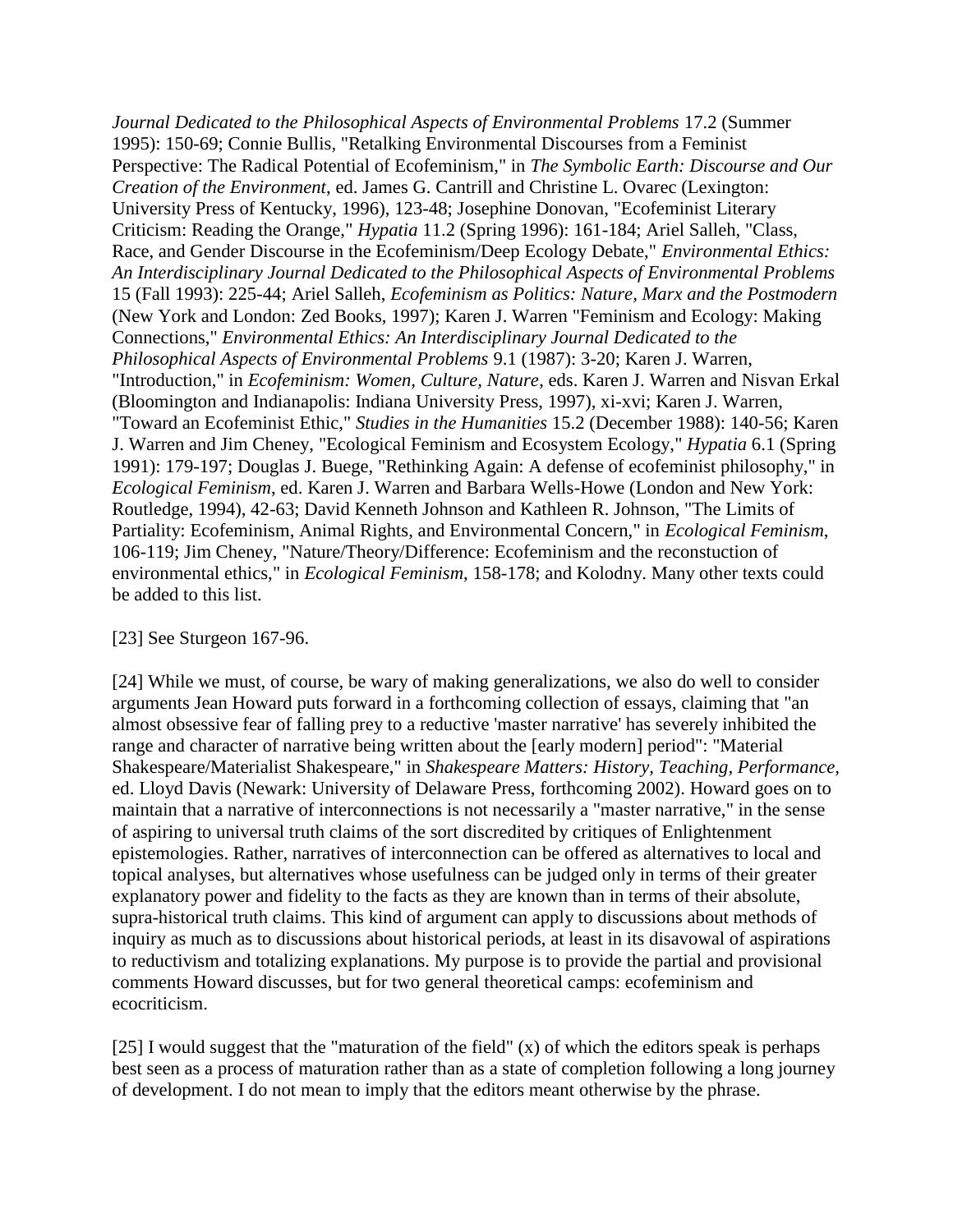[26] At the third biennial ASLE conference in Kalamazoo, a group of ASLE members got together on June 4, 1999 to address the lack of diversity within the membership. The result was that we formed the Caucus for Diversity. Lack of diversity, however, remains a problem.

[27] As Elizabeth Dodd correctly notes, "Ecocritics have dedicated much of their attention to nature writing," and this has precluded attention to cultural diversity among the authors considered: "Letter," *PMLA* 114.5 (October 1999): 1094. My own piece argues that a singular focus on American nature writing will lead to a disciplinary xenophobia that could ultimately ruin ecocriticism (or, at the minimum, prevent it from effecting wider social changes) and that ecocriticism and nature studies are not necessarily the same thing: "Letter," *PMLA* 114.5 (October 1999): 1095-96. Ursula K. Heise argues in a similar vein that "ecocriticism has nothing specifically to do with American literature ... [with] nature writing ... [or with] literature: "Letter," *PMLA* 114.5 (October 1999): 1097. When ecocriticism does lift its head outside of environmentally-oriented writings, the results are inspiring, as Louise Westling remarks: "The new fields of environmental literature and ecocriticism are already exploring the possibilities of ... [textual] reevaluation, and they provide immensely fruitful results that intersect with feminist theory, postcolonial theory, cultural studies, and indeed basic readings of every kind of literary text: "Letter," *PMLA* 114.5 (October 1999): 1104.

[28] Cheryll Glotfelty, "Re: CFP: The Nature of Shakespeare (11/3; 3/1/01-3/3/01) (fwd)," personal email (14 July 2000).

[29] There is no shortage of books and articles that look at the representations of natural environments in Shakespeare. In general, these books and articles fall under two categories: the formalist camp and what I would call the proto-ecocritical group. The formalists have looked at birds, plants (especially flowers), gardens, the relationship between Nature (as a general theme) and genre, the way the natural environment could be seen to fit into cosmic patterns, and so on. The difference between the group I am calling proto-ecocritical and the earlier group is in the kind of analysis that is being undertaken. While the former is structuralist (concerned primarily with enumerating instances of thematic clusters, with comparing such clusters, with trying to get idealist pictures of the English Renaissance, and so on), the latter is poststructuralist in its various movements toward theoretical analysis of the ways that thinking and talking about the natural world interrelate with other early modern discourses. Jeanne Addison Roberts in *The Shakespearean Wild: Geography, Genus, and Gender* (Lincoln: University of Nebraska Press, 1991), "marks the stages in the evolution of Shakespeare's ideas" about the Wild (84), in a largely formalist attempt to analyse discursive relationships, "how the construction of Culture and Wild [in Shakespearean literature] shapes our perceptions of females" (12). John Gillies, in *Shakespeare and the Geography of Difference* (Cambridge: Cambridge University Press, 1994), relying heavily on detailed discussions about the influence of classical texts on Shakespeare, elegantly maps the coordinates linking geographical difference with social exclusion and otherness; Richard Marienstras, a proto-new historicist, tries, among other things, to unearth early modern environmental laws, the background against which Shakespeare wrote; see his *New Perspectives on the Shakespearean World*, trans. Janet Lloyd (Cambridge: Cambridge University Press; Paris: Editions de la Maison des Sciences de l'Homme, 1985). Linda Woodbridge looks at interconnected representations of land and body, penetration and pollution, at how sexualized landscapes form part of semiotic systems she calls "the discourse of fertility" (159), and at ways